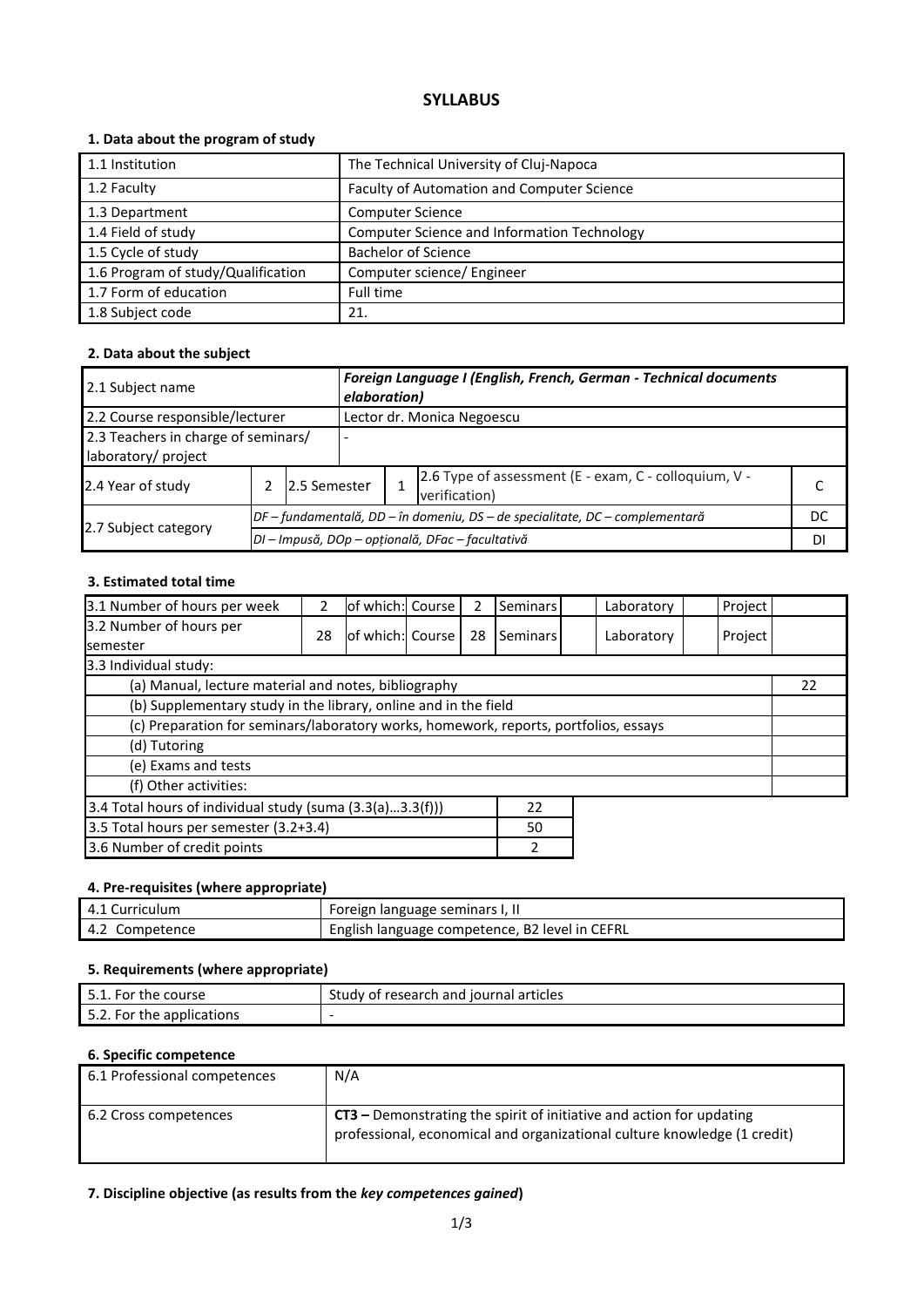| 7.1 General objective   | Development of integrated skills in an engineering professional context          |
|-------------------------|----------------------------------------------------------------------------------|
| 7.2 Specific objectives | At the end of this course, students should be able to:                           |
|                         | -Master documenting strategies, information processing; writing according to     |
|                         | discourse patterns in specific purposes contexts;                                |
|                         | - Use strategies for handling difficult written text on a variety of science and |
|                         | academic related topics;                                                         |
|                         | - Comprehend and produce discipline appropriate text and genre.                  |
|                         | - Use lexical and grammar structures at +B2 language competence levels,          |
|                         | according to CEFR                                                                |

#### **8. Contents**

| 8.1 Lectures                                                         | Hours          | Teaching methods                    | <b>Notes</b> |
|----------------------------------------------------------------------|----------------|-------------------------------------|--------------|
| Communication theories. Differences between                          |                |                                     |              |
| general/academic/professional communication                          | 2              |                                     |              |
| Word structure: inflected and derivate words. Derivation as a        | $\overline{2}$ |                                     |              |
| means of creating technical vocabulary.                              |                |                                     |              |
| Simple and complex sentences. Frequently used sentence               |                |                                     |              |
| structures in technical texts: coordination and subordination in     | $\overline{2}$ |                                     |              |
| finite and non-finite clauses.                                       |                |                                     |              |
| Sentence and paragraph. The spelling and punctuation of the          | 2              |                                     |              |
| formal text.                                                         |                |                                     |              |
| Structure of information in paragraphs: frontloading, repetition of  | 2              | lecture, problem-                   |              |
| key terms, breakdown/exemplification, transition words               |                | based learning,                     |              |
| Cohesion and coherence in discourse: sentence rephrase,              | 2              | case-study,                         |              |
| nominalization, syntactic parallelism, lexical choice, emphasis.     |                | small group<br>discussions and task |              |
| Functional and rhetorical organization of written science discourse: | 2              | solving,                            |              |
| definition, exemplification, contrast a. comparison                  |                | assignment                          |              |
| Functional and rhetorical organization of written science discourse: | 2              | discussion                          |              |
| cause a. effect, descriptions, instructions.                         |                |                                     |              |
| Formulaic language in technical text: multifunctional lexical        | 2              |                                     |              |
| bundles: hedges, boosters and author mention                         |                |                                     |              |
| Synthesis, summary. Types of technical documents.                    | $\overline{2}$ |                                     |              |
| Functional and rhetorical organization of written science discourse: | 2              |                                     |              |
| genres (textbooks a. journal articles).                              |                |                                     |              |
| Genres: reports, surveys a. questionnaires.                          | $\overline{2}$ |                                     |              |
| Plagiarism. Paraphrasing. Bibliography                               | 2              |                                     |              |
| <b>Final test</b>                                                    | 2              |                                     |              |

Bibliography

The materials used in class will be provided electronically by the teacher through MSTeams platform or any other means agreed upon.

1. Swales John M. & Christine B. Feak (2001) *Academic Writing For Graduate Students - Essential Tasks And Skills*, Ann Arbor: The University Of Michigan Press.

2. Hyland Ken (2006) *English For Academic Purposes - An Advanced Resource Book*, London: Routledge

- 3. Billet Douglas C (2000) *Technical Writing Today*, Cannes: Media Training Corporation
- 4. "The Online Writing Lab" at Purdue University http: //owl.English.purdue.edu/owl
- 5. "Writing for a Purpose" http: //learnenglish.britishcouncil.org/en/writing-purpose

| 8.2 Applications - Seminars/Laboratory/Project | Hours | Teaching methods | <b>Notes</b> |
|------------------------------------------------|-------|------------------|--------------|
|                                                |       |                  |              |
| Bibliography                                   |       |                  |              |
|                                                |       |                  |              |

*\* Se vor preciza, după caz: tematica seminariilor, lucrările de laborator, tematica și etapele proiectului.*

## **9. Bridging course contents with the expectations of the representatives of the community, professional associations and employers in the field**

Mastering a foreign language will support students in a more flexible integration in the labor market and have improved personal development. The introduction in the language for specific purposes and academic discourse will